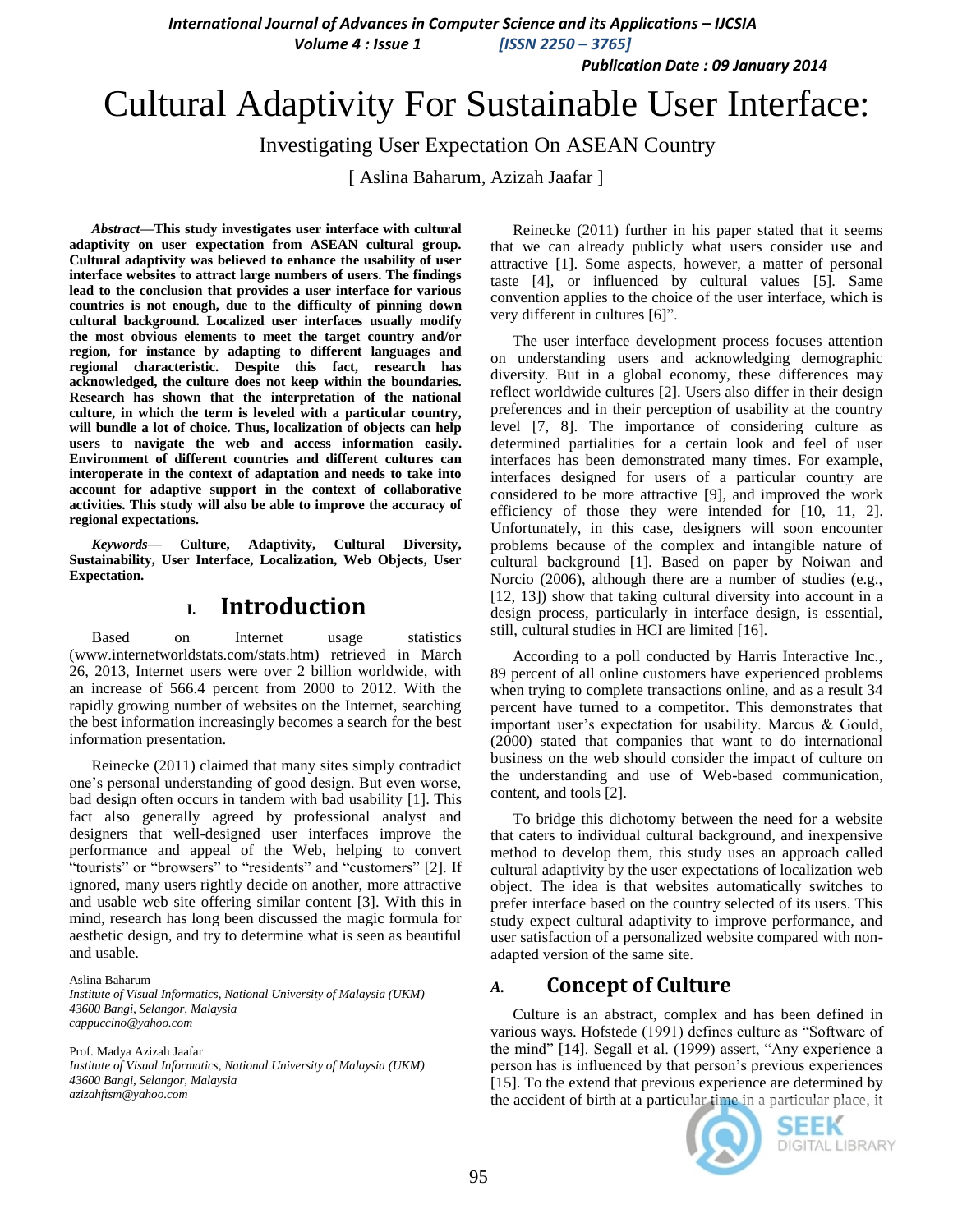#### *Publication Date : 09 January 2014*

becomes probable that the 'same' event will be different events, even in very fundamental ways, to members of different cultural groups." Culture might include behavioral products, values, languages, ways of life of ancestors, shared preferences, rules, norms, attitudes, and beliefs [15]. Cultural elements are transmitted, shaped and taught among people in each particular culture, thereby differentiating a culture from one another [15, 16].

Reinecke (2011) also stated that although culture has been described many times, cultural anthropologists have long agreed that the term cannot be pinned to a finite definition [1, 17]. Researchers often outlined the aspects that influence the culture: For one, this is a person born to a national identity, which is often equated with the country of origin [18]. Anthropologists have a more comprehensive understanding, they distinguish between 'place' refers to where a person is currently located, and ‗space', which reflects the combination of a person's mental as in the case of cultural ambiguity [19].

In addition, there are many aspects of culture that have been found to affect the choice of the face, such as the user's first and second language [6, 20], religion [21], educational level and form of education. Other factors are social norms and political, that influences whether people consider themselves centeredly, or sees themselves as part of the group [22, 6, 1].

## **B. Cultural Adaptivity**

In the approach to cultural adaptivity, the influence on the culture needs to be taken about each user, stored in personal user model example, and mapped to the user interface adaptations.

Research provides evidence of cultural differences on the web [23], especially with regard to content [24] or perceived usability, satisfaction and user trust [25]. Some authors also suggest that "language, culture, religion, and other factors may be important to a user's impression of the website" [26]. There is, however, limited studies have linked the efficiency and user-friendliness of a website with culture background. So far, studies on the culture and the website has focused on comparisons between very different cultures like the United States and Japan [23] or the US and Korea [27]. These authors found language and culture to be the reasons for major differences concerning the content and design features of websites. Hillier (2002) also suggested a review of the context of language, culture and usability of websites comparing Western and Eastern cultures [28].

This study will find the differences and preferences for ten ASEAN country; Malaysia, Bangkok, Cambodia, Indonesia, Laos PDR, Myanmar, Singapore, Thailand, Philippines and Brunei.

# **II. Methodology**

This study examined the location of ten selected web objects. A data sheet 7 x 6 horizontal and vertical grid squares was used (see Fig. 3) to visualize the web interface. This was similar to the method used by previous studies on general websites [29, 30, 31, 32], e-commerce websites [33, 34, 35, 36], and library websites [37]. Web objects that are common to most websites were evaluated. There are Logo, Site title, Internal and External links, Login, Search and Advertisement. However, to suit the needs and requirements of the new century, three other web objects added namely; Language selection, Content and Calendar. This is because, the important of the web objects for cross-country in line with current technology and information.

## **A. Participants**

The participants were collected from 10 ASEAN countries as shown in Figure 1. A total of 94 participants comprising 60 males and 34 females completed the survey of the expected location of every tens web objects. 71% of the participants were above the age of 30 years and 80% stated that they use a computer everyday. All participants use English as their first or second language. This shows that they are familiar with websites in English. The majority of participants (76%) reported that they were either in computer and science field. Only 24% of participants in fields such as business, law, marketing and banking. Participant selection criteria: (1) Participants must reside or have lived more years in an ASEAN country and not in another country/countries; (2) Participants must have a computer literate and at least be familiar with the site.



Figure1. Participants from different countries distribution

## **B. Procedure**

A method similar to that done by Bernard & Sheshadri (2004) was adopted [35]. Users were presented with a demographic questionnaire followed by a page containing the picture of a browser window. A mock browser window, which consists of seven vertical and six horizontal grid squares is used to represent the interface browser window. Each grid square was divided into nine groups for easy name the localization (see Figure 2).

Participants would then complete the survey either online or offline that examines the expectation of their users to a particular web objects location. The participants were asked to place each object in mock web browser, using the code number assigned to each web object listed. Numbering could be placed horizontally or vertically. Results achieved with the highest number of times participants selected each square to each web object.

Square number, depending on which web objects they represent. This was to estimate the actual size of those on the



SEEK DIGITAL LIBRARY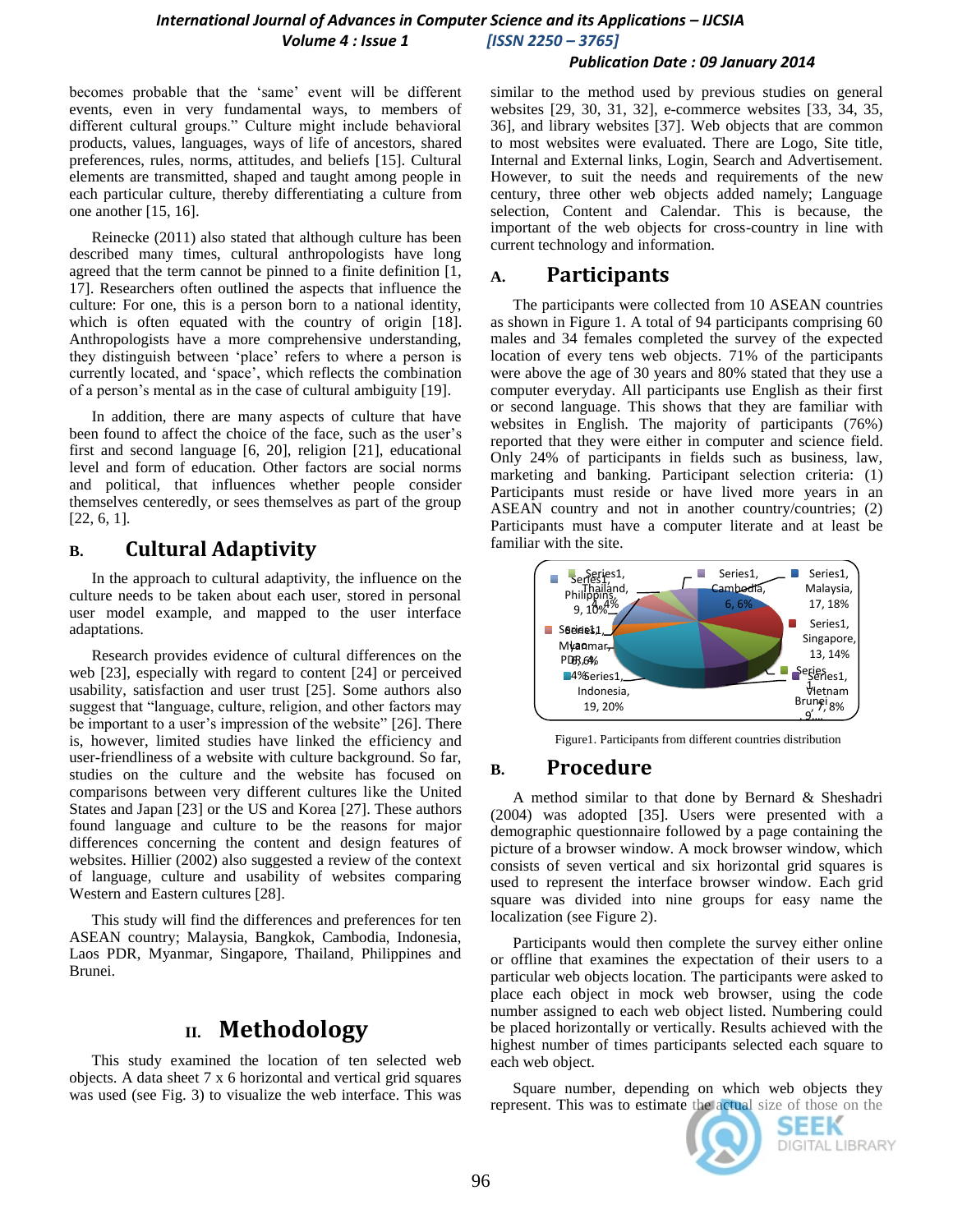website. For example, Advertisement can occupy three squares, while Internal and External link objects can occupy two squares, and Logo, Login, Language selection and Search objects can occupy one square. The parts namely as in Figure



2.

1. Top-left 2. Top-center 3. Top-right 4. Left side<br>5. Center 5. Center<br>6 Right s Right side 7. Lower-left 8. Lower-center 9. Lower-right

Figure 2. Description of nine parts location

# **III. Results & Discussion**

The findings were categorized into seven groups based on country's background characteristics, country; age; education level; profession/activity; religion; computer literacy; gender; and being abroad. Each group was divided into two to three categories. The highest frequency chosen by the participants selected as a priority for every user expectations localization web objects. Based on that, there were three layouts results found (see Table 1).

|  |  |  |  |  |  | Table 1. Results from respondent's expectations |
|--|--|--|--|--|--|-------------------------------------------------|
|--|--|--|--|--|--|-------------------------------------------------|

|                          | <b>Result 1:</b> | <b>Result 2:</b> | <b>Result 3:</b> |
|--------------------------|------------------|------------------|------------------|
| 1. Logo                  | Top-left         | Top-left         | Top-left         |
| 2. Site title            | Top-center       | Top-center       | Top-center       |
| 3. Internal links        | Top              | Left             | Left             |
| <b>4. External links</b> | Left             | Lower            | Right            |
| 5. Login                 | Top-right        | Top-right        | Top-right        |
| 6. Language              | Top-right        | Top-right        | Top-right        |
| selection                | Top-right        | Top-right        | Left             |
| 7. Search                | Left to center   | Left to center   | Left to center   |
| 8. Content               | Left             | Right            | Right            |
| 9. Calendar              | Right            | Right            | Lower            |
| 10. Advertisement        |                  |                  |                  |
|                          | * Laos PDR,      | * Malaysia &     | * Thailand       |
|                          | Brunei,          | <b>Indonesia</b> | &                |
|                          | Singapore,       |                  | Cambodia         |
|                          | Philippine,      |                  |                  |
|                          | Myanmar &        |                  |                  |
|                          | Vietnam          |                  |                  |

Based on the results, the result 1 shared preferences layout design between six countries, Laos PDR, Brunei, Singapore, Philippine, Myanmar and Vietnam (see Figure 3). Where as Malaysia and Indonesia had the same layout on the expected on result 2 (see Figure 4). And result 3 was for Thailand and Cambodia layout preference (see Figure 5).





Figure 3. Layout for Result 1

Malaysia and Indonesia shared same preferences (see Figure 4). This probably because both are foreign bilateral relations which are two neighboring countries that shared similarities in many aspects. Both have many common characteristic traits, including common frames of reference in history, culture and religion. Although both countries are separate and independent states, there are also similarities embedded their national languages; Indonesian and [Malay](http://en.wikipedia.org/wiki/Malay_language)  [languages](http://en.wikipedia.org/wiki/Malay_language) are closely related. The majority of the population in both countries is the Malays, with significant [Malay](http://en.wikipedia.org/wiki/Malays_(ethnic_group)) culture shared among them. Both are also mostly population believe in Islam, so they have Islamic culture. In addition, significant number of Indonesian migrants in Malaysia-original demographic of both countries today is often involved in disputes claims of the original culture.



Figure 4. Layout for Result 2

For Thailand and Cambodia, both are some cultural similarities with the beliefs and traditions that are identical or similar (see Figure 5). In particular religion such as Buddhism is a factor that causes a same tradition. Among the neighboring ASEAN countries, none seems more similar to Thailand than Cambodia. Both nations share similar customs, traditions, beliefs, and ways of life. This is true of royal customs, language, writing systems, vocabulary, literature, and the dramatic arts.

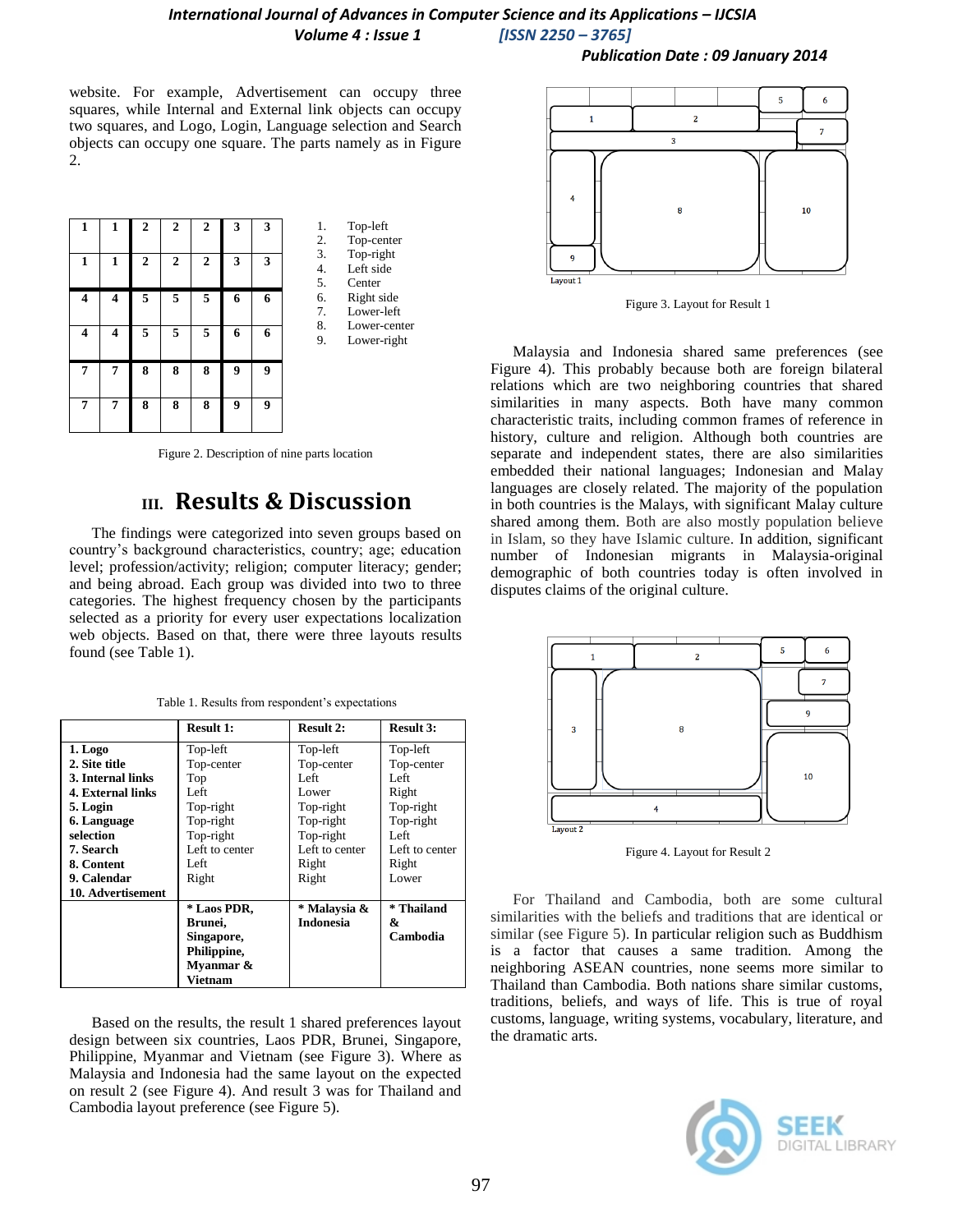#### *Publication Date : 09 January 2014*



Figure 5. Layout for Result 3

|  |  | Table 2. Results from respondent's expectations |
|--|--|-------------------------------------------------|
|  |  |                                                 |

| No.              | Web                   | Location          | Similar study       | Differ study            |
|------------------|-----------------------|-------------------|---------------------|-------------------------|
|                  | object                |                   |                     |                         |
| 1.               | Logo                  | Top-left          | Adkisson (2002)     | L.                      |
| $\overline{2}$ . | Site title            | Top-              | Bernard (2001a,     |                         |
|                  |                       | center            | $2001b$ )           |                         |
| 3.               | Internal              | Top or            | Bernard (2000,      | $(2001a)$ :<br>Bernard  |
|                  | links                 | left              | 2001b), Shaikh &    | Bernard & Shesadri      |
|                  |                       |                   | Lenz (2006)         | (2004)                  |
| $\overline{4}$ . | External              | Lower,            | Bernard (2000,      | $(2001b)$ ;<br>Bernard  |
|                  | links                 | left or           | 2001a)              | Bernard & Shesadri      |
|                  |                       | right             |                     | $(2004)$ – left & right |
| 5.               | Login                 | Top-right         | Adkisson (2002)     | Bernard<br>$(2002)$ ;   |
|                  |                       |                   |                     | Costa $(2010)$ - top-   |
|                  |                       |                   |                     | left                    |
| 6.               | Language<br>selection | Top-right         | L.                  |                         |
| 7.               | Search                | Top-right         | Shaikh & Lenz       | (2000,<br>[Bernard      |
|                  |                       | or left           | $(2006)$ ; Vasantha | 2001a.<br>2001b.        |
|                  |                       |                   | & Harinarayana      | 2002); Costa (2010)     |
|                  |                       |                   | $(2011)$ ; Bernard  | - top-center]           |
|                  |                       |                   | $(2002)$ ; Adkisson |                         |
|                  |                       |                   | (2002)              |                         |
| 8.               | Content               | Left to           |                     |                         |
|                  |                       | center            |                     |                         |
| 9.               | Calendar              | Right or<br>left  | L.                  |                         |
| 10.              | Advertise             |                   | Shaikh & Lenz       | Bernard<br>(2000,       |
|                  | ments                 | Right or<br>lower | (2006)              | 2001a.<br>$2001b$ :     |
|                  |                       |                   |                     | Bernard & Shesadri      |
|                  |                       |                   |                     |                         |
|                  |                       |                   |                     | (2004); Costa (2010)    |
|                  |                       |                   |                     | - top                   |

Based on the results, half of the web objects were similar location expectation; logo (top-left), site title (top-center), login (top-right), language selection (top-right), content (left to center). For Internal links, two of the results found that should locate on the left side of the site and other result was on top. Unlike the external links were the three results were all different, on left or right or lower of the site. Next search, two of the three results were similar found on top-right or on left side. Where as for calendar, the same results were two results were on the right and the left side for the third result. Expectations for the search engine to be located at top-right may occurs because most search engine sites place their search field at the top-right portion of their website as ipni.com, cbd.int and bharian.com.my. For advertisement also, two results have found it should locate on right side and the lower site for other result. Studies from Benway & Lane (1998) have shown that banner advertisements are effective [38]. Spool et. al. (1997) found in usability tests that users turn to navigation bars after determining that the page does not contain the information they need. At this point the user tends to scroll up or down the page. Users began to view the page in the center, and if what they want is not located in the center examine the top and bottom of the page [39]. Therefore, it is not advisable to place the important items at the top because users often look there last. The ten web objects selected on a priority basis in the website and the user interface based on previous studies.

This study revealed that the placement of the ten web objects strengthens the previous findings for general websites [29, 30, 31, 32], an e-commerce websites [34], and the library websites [37] (see Table 2).

# **IV. Conclusions**

The result was emphasized by users' expectation, showing that they located the web objects based on their expectation that object supposed to be located significantly easier to use. This results in line with previous studies on location mental model web objects.

In an overall comparison of the three results layout interface, all of the aforementioned results were again verified: a significant majority of 60% favored layout result 1 culturally adapted interface, a remarkable 20% found for layout result 2, and 20% with layout result 3.

These results demonstrate an exceptional benefit for culturally adapted interfaces over providing users with a Webpage's "standard" version for sustainable interface. This also indicate that the conventional understanding of "good" user interface design has to be seen in the context of cultural differences: In our eyes, it is not feasible to find a magic formula for what international users perceive as usable and beautiful, and correspondingly, the practice of designing one interface for all is unlikely to satisfy users' expectations. In contrast, culturally adaptive interfaces seem to be a promising solution to anticipate what users like, and to improve their user experience, no matter where they come from.

## **References**

- [1.] K. Reinecke and A. Bernstein, "Improving Performance, Perceived Usability, and Aesthetics With Culturally Adaptive User Interfaces‖, *Acm Transactions On Computer-Human Interaction.* Vol. 18. No. 2. Article 8, Pp. 8:1-8:29, 2011.
- [2.] A. Marcus and E. W. Gould, "Crosscurrents Cultural Dimensions" and Global Web User-Interface Design", 2000, 32-46.
- [3.] G. Lindgaard and C. Dudek, "What Is This Evasive Beast We Call User Satisfaction? Interact", Comput. 15, 3, 2003, 429-452.
- [4.] D. A. Norman, Emotional Design: Why We Love (Or Hate) Everyday Things. Basic Books, New York, 2004.
- [5.] M. Ito and K. Nakakoji, "Impact Of Culture On User Interface Design", In International User Interfaces, Wiley, 1996, 105-126.